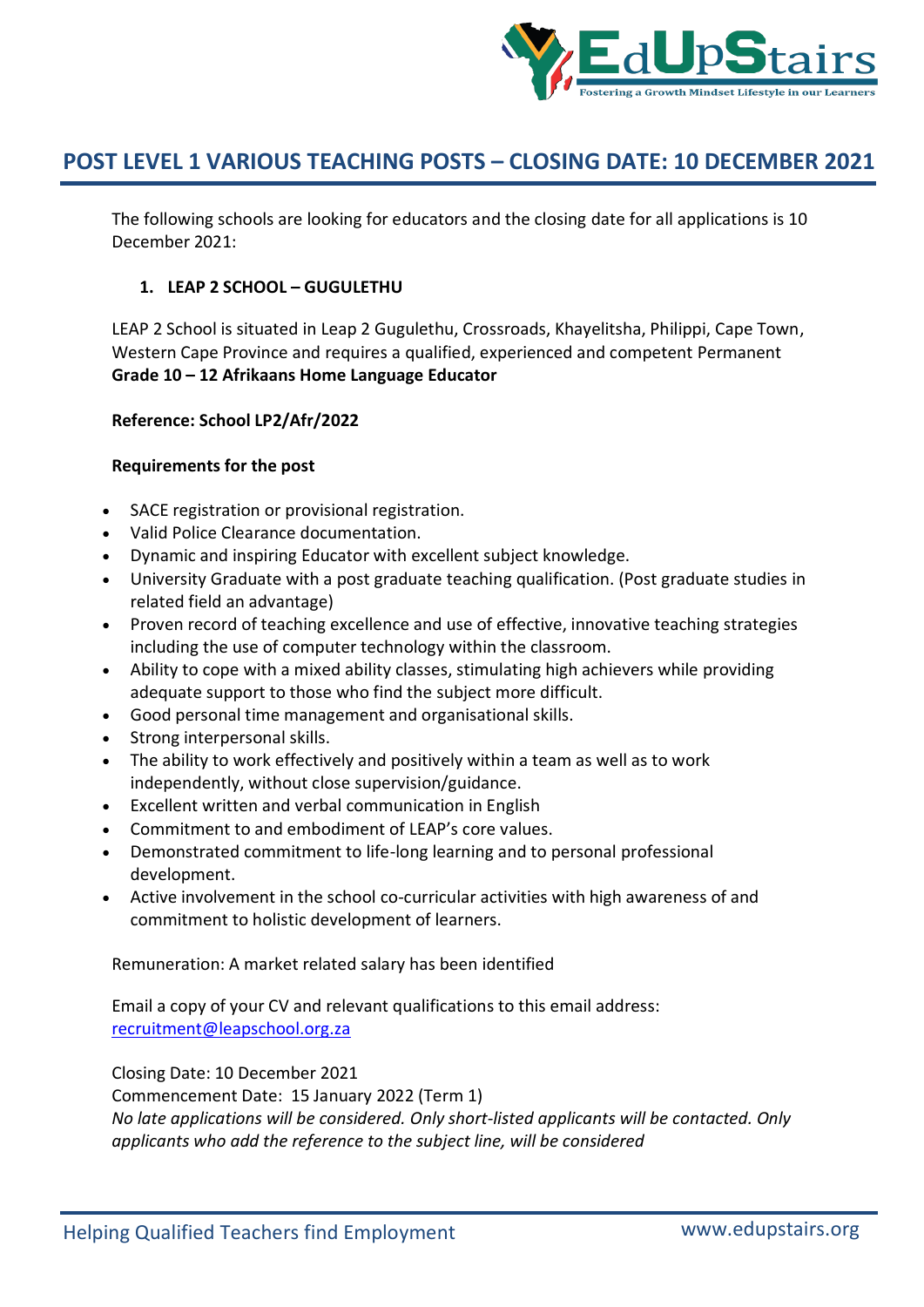

## **2. ERIC LOUW HIGH SCHOOL**

Eric Louw High School is located at 43 Irwin St, Musina, Limpopo Province and requires a qualified, experienced and competent Permanent **Grade 10 – 12 Mathematics Educator**

### **Requirements for the post**

- Must be enthusiastic, fully committed with goo interpersonal skills
- Must be appropriately qualified
- SACE Registered
- Must be fluent in Afrikaans & English
- Police Clearance Certificate
- The ability and willingness to contribute to the extra-curricular programme is required

Send your CV with the required documentation to: principal.ericlouw@gmail.com Subject in the email must be: Application for Mathematics post

Closing Date: 10 December 2021 Commencement Date: January 2022 Enquiries: Principal 015 534 0706

## **3. DOWERGLEN HIGH SCHOOL**

Dowerglen High School is located at 1st Ave, Rietfontein 61-Ir, Edenvale, Gauteng Province and invites suitably qualified individuals to apply for the following Teaching Posts:

#### **Post 1: Temporary Post**

- **Life Orientation Grade 8 – 11**
- **Technology Grade 8 & 9**

## **Post 2: Temporary Post**

- **Life Orientation Grade 8 – 11**
- **Creative Arts Grade 8 & 9**

**Post 3: Full Time SGB Post**

**Afrikaans First Additional Language Grade 8 – 11**

## **Requirements for the post**

- Comprehensive CV
- Certified copies of all relevant qualifications
- Certified copy of ID
- Certified copies of SACE Certificate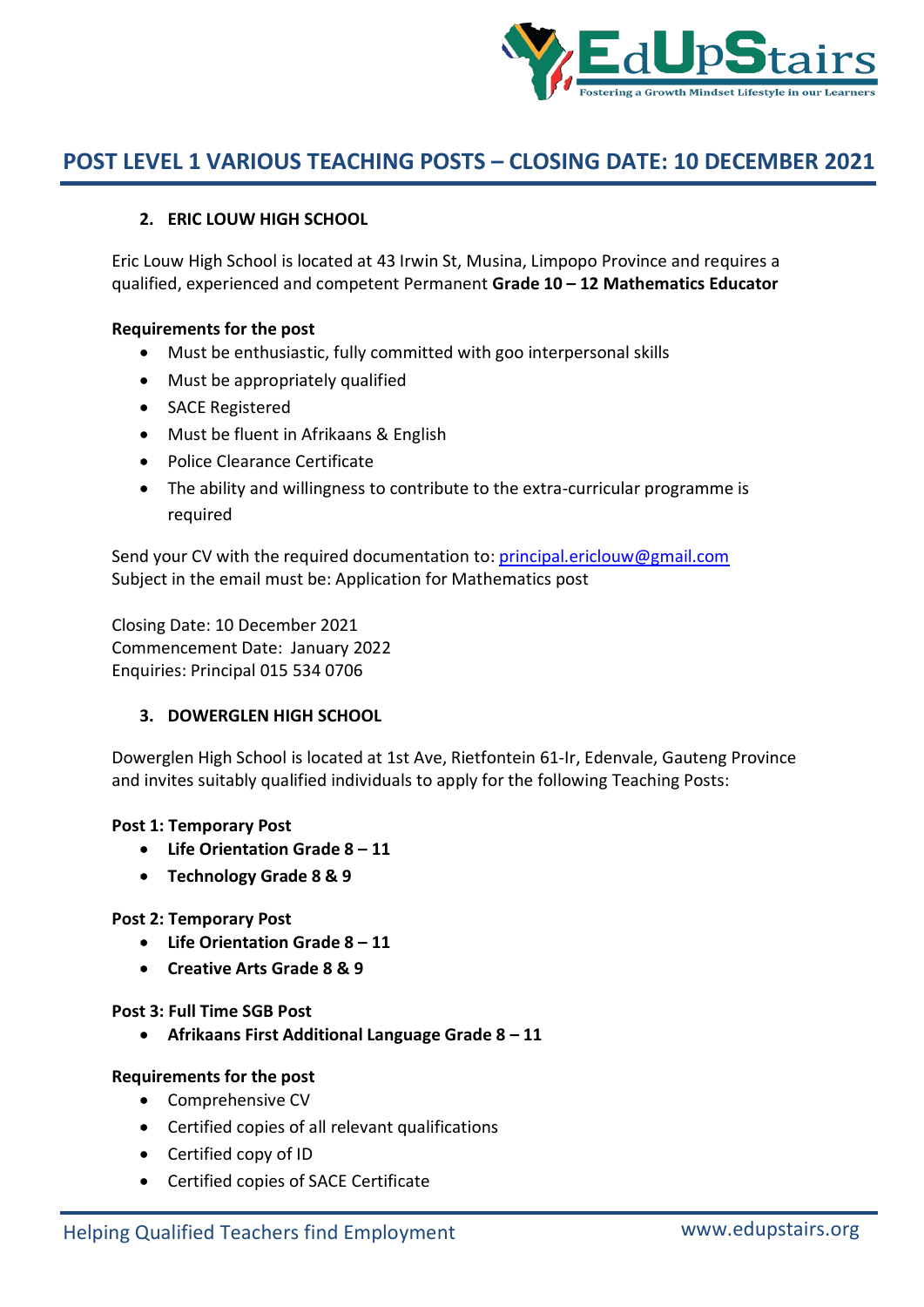

Send comprehensive CV and required documentation by email to: admin@dowerglenhigh.co.za Closing Date: 10 December 2021

Commencement Date: January 2022 Enquiries: Principal 011 609 8227

## **4. ACUDEO COLLEGE KIRKNEY (PRETORIA WEST)**

ACUDEO College Kirkney (Pretoria West) is located in Kirkney (Pretoria West), Gauteng Province and is looking to employ an innovative, dynamic and energetic professional individual to fill the **Natural Science (Senior Phase) & Information Technology (FET Phase) Educator Position**

## **Responsibilities:**

- Help students apply concepts through classroom instruction and presentations;
- Prepare lessons;
- Prepare exam papers;
- Manage the classroom;
- Stakeholder management;
- Work closely with school staff;
- Collaborate with other teachers;

## **Requirements:**

- $\bullet$  Minimum 2 5 years teaching experience
- Knowledge of CAPS
- SACE registered
- Experience in teaching Natural Science and Information Technology
- Excellent communication skills (verbal and written)
- Computer literate
- Organising, facilitation and planning

## **Qualifications:**

- BEd in Education
- Honours Degree (Advantageous)

Applicants with relevant qualifications and experience must submit a motivation letter stating the subject they are applying for and a comprehensive CV with all supporting copies of qualifications.

#### **CLICK HERE TO APPLY**

Closing Date: 10 December 2021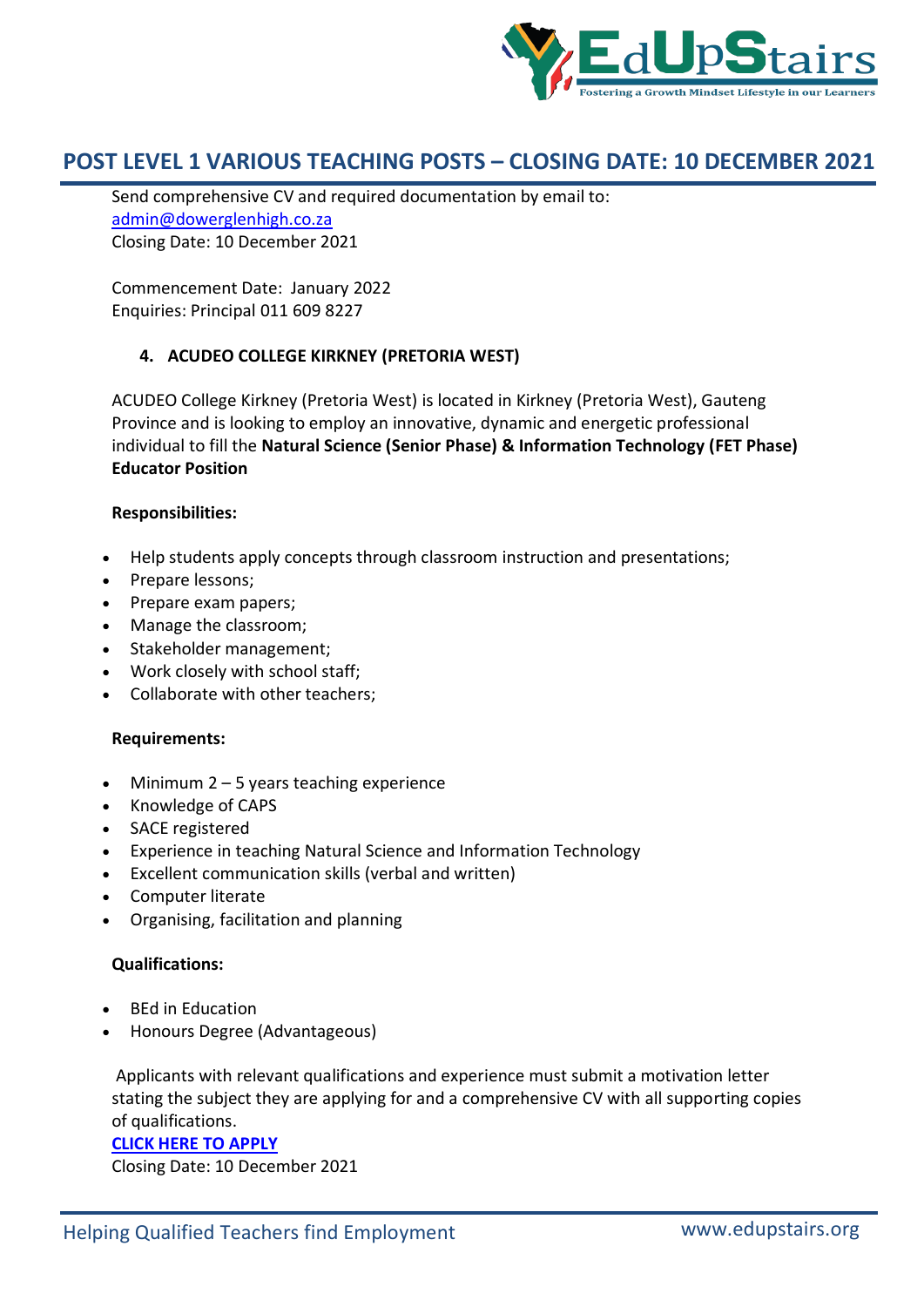

*If you do not hear from us within 2 weeks after closing date, please consider your application unsuccessful.*

## **5. HOERSKOOL SILVERTON**

Hoerskool Silverton is a school located at 122 De Boulevard, Silverton, Pretoria, 0184 Gauteng Province and invites suitable applicants to apply for the SGB **Grade 10 – 12 Computer Applications and Technology & Grade 8 & 9 Technology Educator Position**

### **The teacher must have:**

- A love of CAT and Technology
- Excellent content knowledge of CAT and Technology in totality.
- An ability to produce high quality assessments and analysis of learner academic performance
- Is organized, flexible and self-motivated, with strong interpersonal skills
- Uses technology to enhance teaching and learning in the classroom.
- A belief in the potential of his/her learners, and who sees them as active participants in learning
- A desire to participate fully in the social, cultural, and extra mural programmes

## **Minimum Requirements**

- CAT and Technology Teaching Experience
- Must be computer literate
- Police Clearance Certificate
- Appropriate academic / professional qualifications
- SACE Registration

Should you be interested in applying for the above-mentioned position, please forward CV, together will all the relevant supporting documents and the contact details of at least 3 references to principal@silvies.co.za Closing Date: 10 December 2021 @ 10h00 Commencement Date: January 2022 Enquiries: Principal 012 804 6719

## **6. FICKSBURG HIGH SCHOOL**

Ficksburg High School is located at Langstraat 1, Ficksburg, Gauteng Province and invites suitably qualified individuals to apply for the following Departmental Teaching Posts:

**Post 1: Grade 8 – 12 English Home Language Post 2: Grade 8 – 12 Afrikaans Home Language Post 3: Grade 8 – 12 Geography (with Agricultural Science as a recommendation)**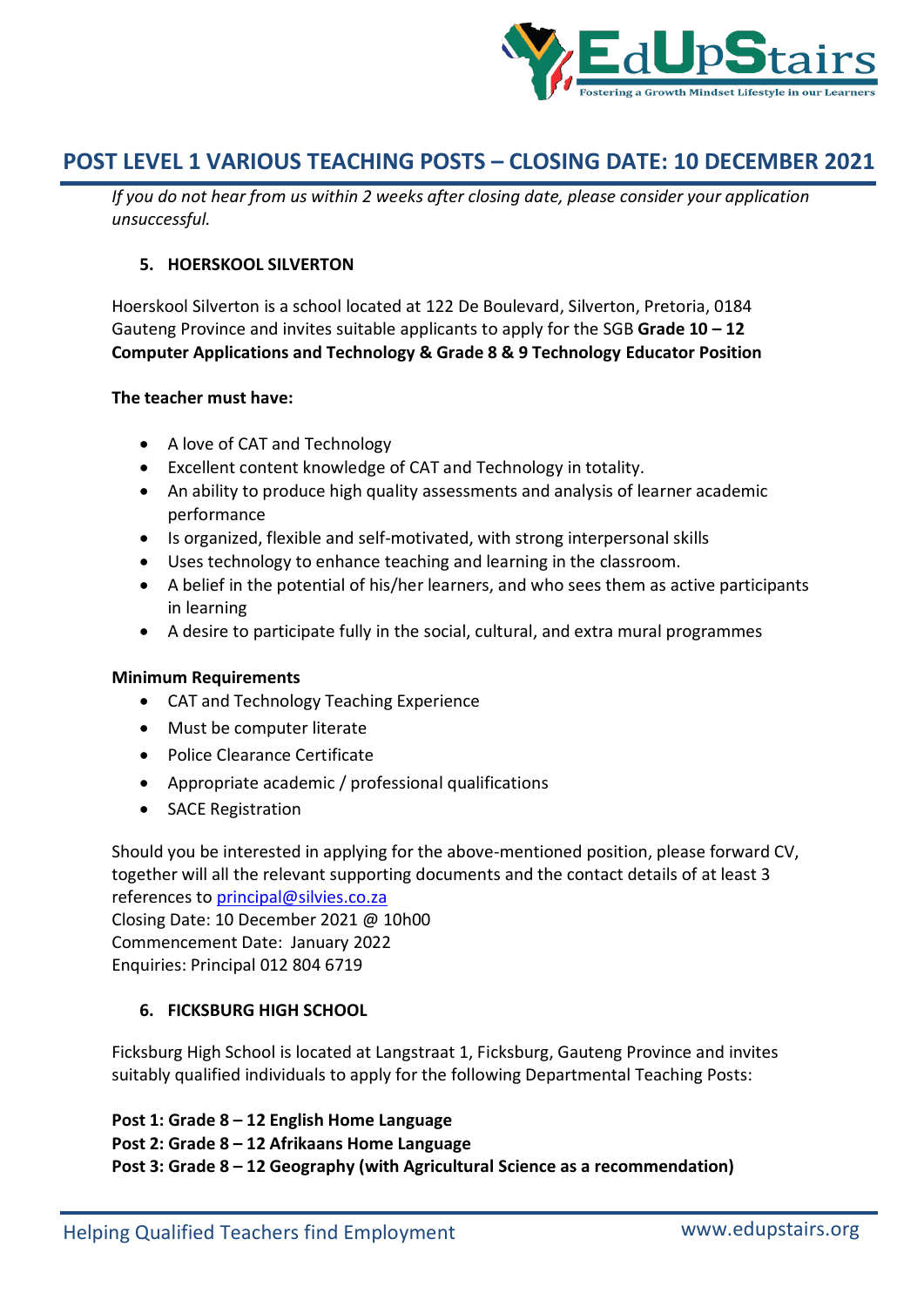

## **Requirements for the post**

- Comprehensive CV
- Applicable teaching qualification
- Certified copy of ID
- Registered with SACE
- Medium of instruction: Afrikaans and English

Send CV and the required documentation to: office@ficksburghs.co.za Closing Date: 10 December 2021 @ 08h00 Commencement Date: January 2022 Enquiries: Principal 051 933 2261

## **7. MARIS STELLA SCHOOL**

Maris Stella School is located at 558 Stephen Dlamini Road (Essenwood Road), Durban, Kwazulu Natal Province and applications are invited from suitably qualified, enthusiastic, organised and experienced individuals who believe they have the required skills and competencies to take on the **Foundation and Intermediate Phase IsiZulu First Additional Language Educator Position**

## **The requirements for the position:**

- A suitable academic and professional qualification
- At least 5 years teaching experience
- A passion for teaching and for the young people whose learning you would be expected to inspire
- An unequivocal commitment to working as part of an accomplished team
- A willingness to work within the Catholic ethos and values of the school as well as to participate in the broader life of the school and to be involved in the school's extramural programme.
- Registration with SACE
- Any staff member working within a school is required to have a Sexual Offenders' Clearance Certificate

A detailed CV, 3 references and a letter of motivation should be submitted to this email address: vacancies@marisstella.co.za **OR** by hand at school on this address: 558 Stephen Dlamini Road (Essenwood Road), Durban, Kwazulu Natal Province

Closing Date: 10 December 2021

Commencement Date: April 2022

*If you have not been contacted within 21 days after the closing date of this advertisement please accept that your application has been unsuccessful. Maris Stella reserves the right not*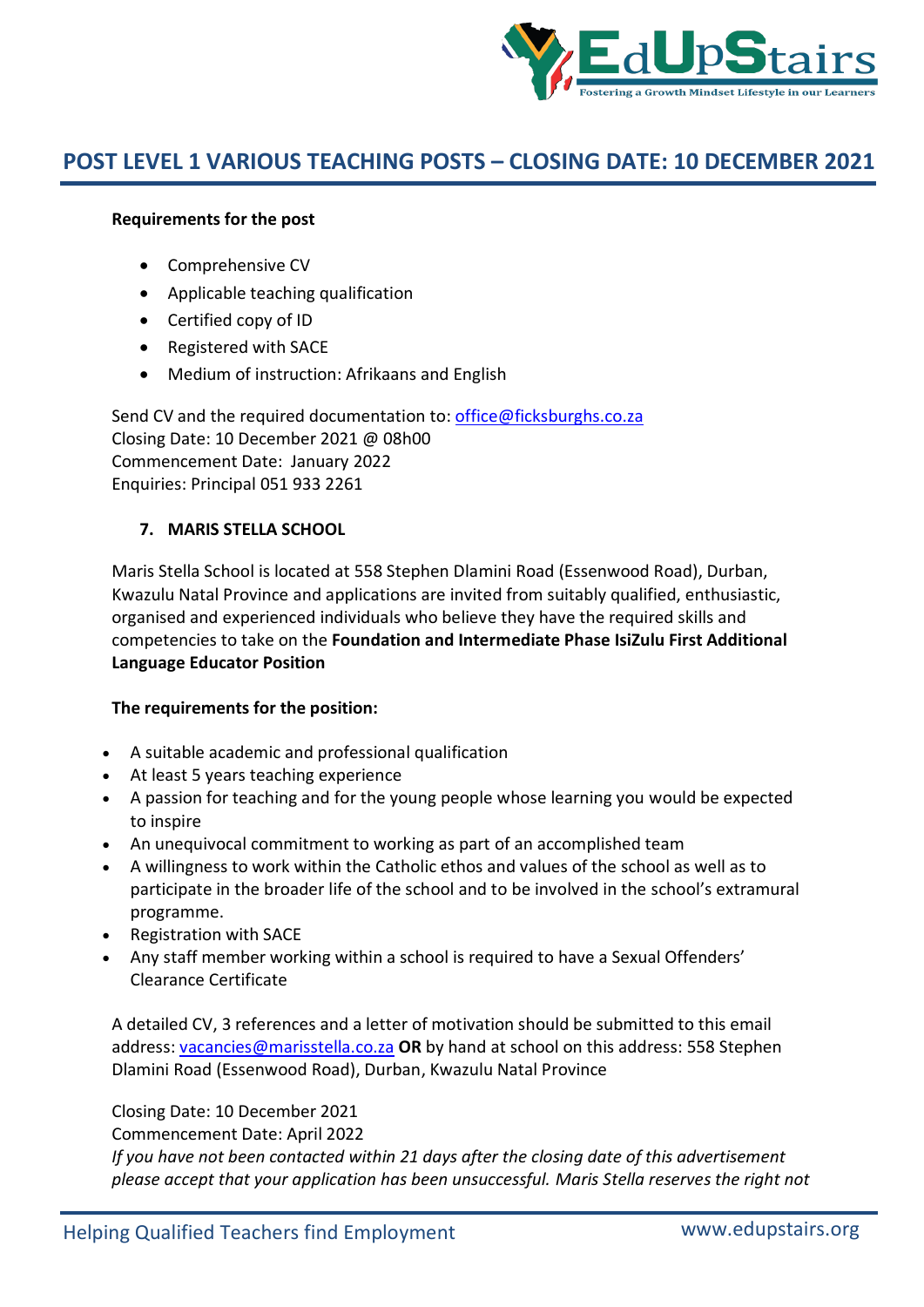

*to proceed with filling the post. An application in itself will not entitle the applicant to an interview or appointment and failure to meet the minimum requirements of the advertised post will result in applicants automatically disqualifying themselves from consideration.*

### **8. BLAIRGOWRIE PRIMARY SCHOOL**

Blairgowrie Primary School is located at 40 Gavin Avenue, Blairgowrie, Gauteng Province and invites suitable applicants to apply for the SGB **Grade 2 Foundation Phase Educator Position**

### **The requirements for the position:**

- Degree in Foundation Phase
- SACE registered
- Police Clearance Certificate
- Computer Literate
- Attributes: Team Player, Show initiative, flexible and hardworking

Please forward your detailed CV to: hr@bpschool.org.za

Closing Date: 10 December 2021

Enquiries: Principal 011 782 5406

*If you have not been contacted within 2 weeks after the closing date of this advertisement please accept that your application has been unsuccessful. Shortlisted candidates will be scheduled for an interview shortly*

#### **9. WEST BANK HIGH SCHOOL**

West Bank High School is a co-educational facility located in East London, Eastern Cape Province and invites suitable applicants to apply for a SGB Teaching to teach the following subjects:

History Grade 8 - 12

Social Sciences Grade 8 & 9

#### **Requirements for the post**

- Must be able to teach subjects in both English and Afrikaans
- Must be registered with SACE
- Must be willing to participate fully to the extra-curricular programme of the school
- State additional qualifications and experience

Email a CV with the proof of qualifications to The Principal on: office@westbankschool.co.za Closing Date: 10 December 2021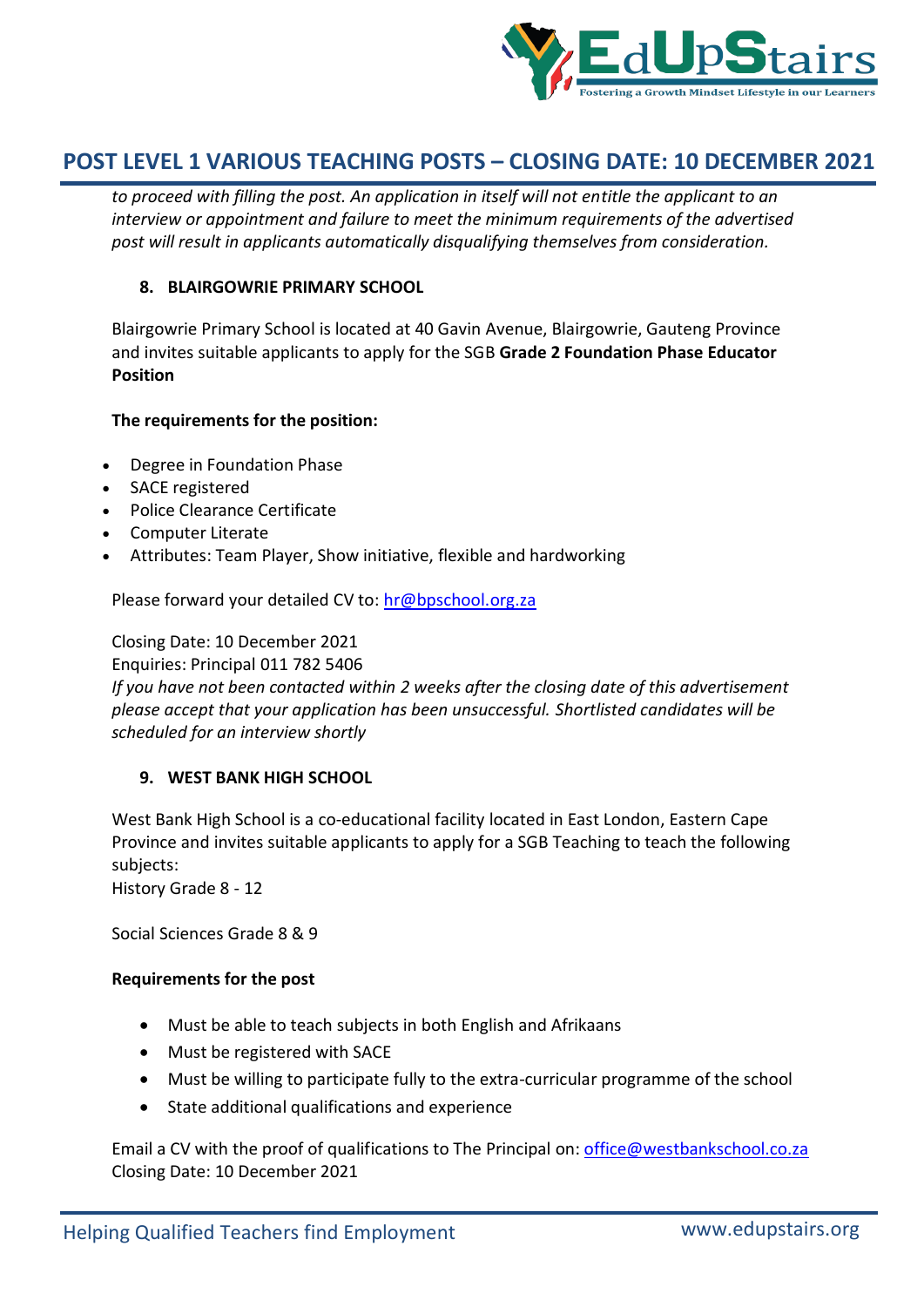

### Start Date: January 2022

*Only shortlisted candidates will be contacted. The SGB reserves the right not to fill the position*

### **10. SOMERSET WEST PRIVATE SCHOOL**

Somerset West Private School is located in Somerset, Cape Town, Western Cape Province and invites suitable applicants to apply for the **Grade 8 - 12 Physical Sciences Educator and HOD Position**

#### **Minimum requirements:**

- Must have an appropriate teaching qualification BSc and PGCE (Senior and FET phase)
- Have a valid SACE registration
- Have a police/sexual offenders clearance certificate

### **Preferred Education and Experience:**

- 2 years teaching experience
- Knowledge of the IEB or CAPS curriculum delivery
- IEB or NSC marking experience will be an added advantage

#### **Technical Competencies:**

- Computer literacy is imperative
- Advanced Microsoft Word skills for setting up assessments
- Be able to teach effectively on Google Classroom
- Online teaching skills
- Ability to work effectively and comfortably on shared drives example: Google Drive and One Drive

#### **Generic Competencies:**

- Self-motivated and disciplined
- Ability to lead curriculum planning
- Co-ordinate suitable and innovative interventions and strategies to promote effective teaching and learning
- Willingness to teach other subjects as per the school's operational requirements
- Willingness to teach extra classes outside normal school hours
- Willingness to be a Grade Head
- Very strong communication skills (verbal, written & presentation)
- Positive interpersonal skills
- Effective time management
- Strong planning and organising skills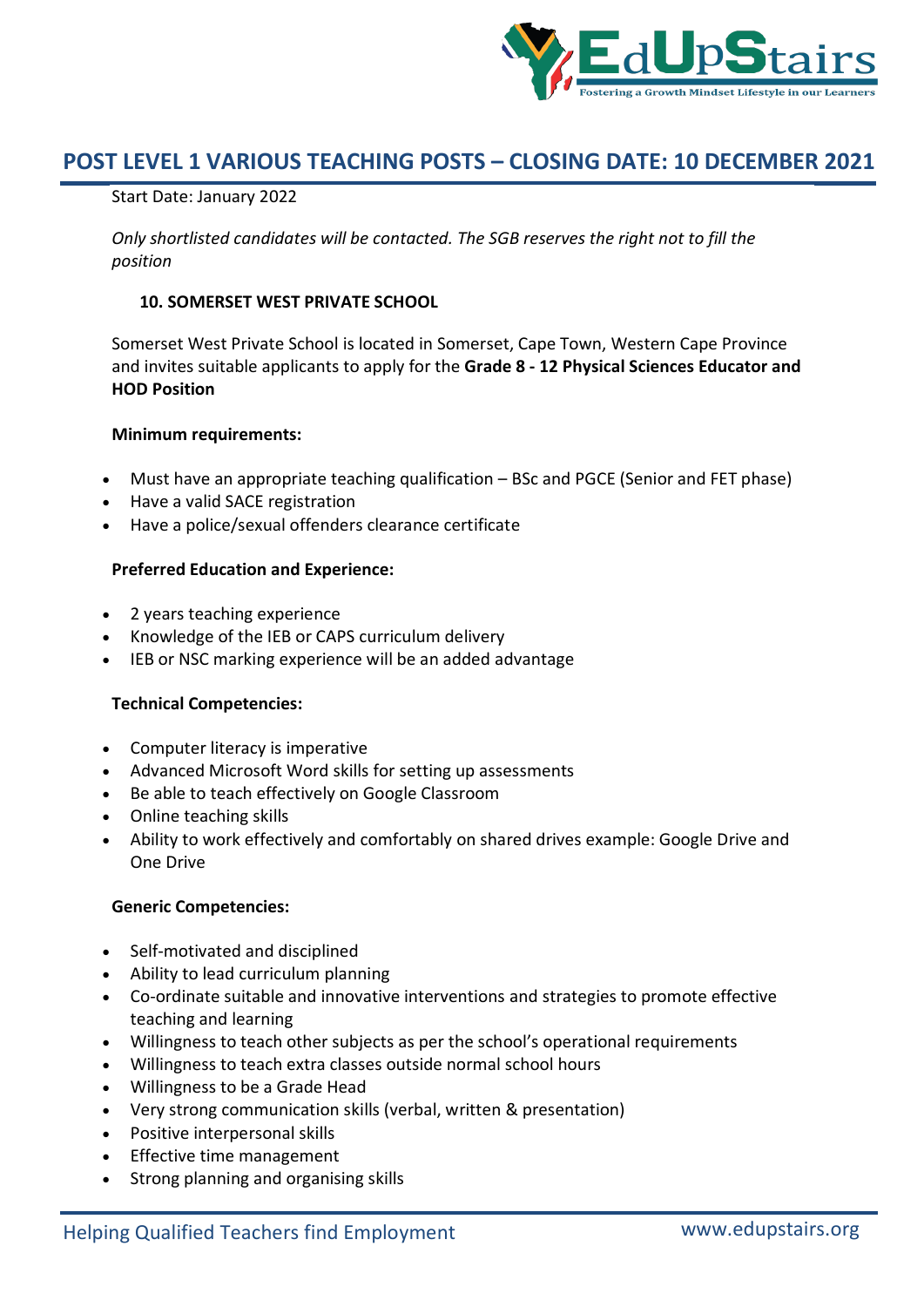

- Demonstrated problem-solving ability
- Passionate about the subjects taught
- Driven to achieve the best results possible for learners

### **Attributes:**

- $\bullet$  High EQ
- Ability to build relationships
- Responsiveness to change
- Flexible
- Manage the classroom to create an educational atmosphere in the classroom
- Leadership qualities
- Demonstrates initiative
- Self-starter
- Be au fait with the latest trend in teaching methodology

Please submit your CV with contactable reference, as well as certified copies of your qualifications, matric results, ID document, SACE certificate and police clearance to the following email address: generalhr@labourwise.co.za

Closing Date: 10 December 2021

Commencement Date: 17 January 2022

*Somerset West Private School reserves the right not to proceed with filling the post. Candidates not contacted should consider their application unsuccessful. We reserve the right not to make an appointment.*

## **11. ST ANNE'S PRIMARY AND TECHNICAL HIGH SCHOOL**

St Anne's Primary and Technical High School is located at 43 Argon Rd, Saaiplaas, Virginia, Free State Province and invites suitable applicants to apply for the following Teaching Posts:

**Post No. 1: Grade 8 – 12 Afrikaans Home Language & First Additional Language Post No. 2: Grade 8 – 12 English Home Language Post No. 3:** 

- **Grade 8 – 12 Mathematics**
- **Grade 10 – 12 Mathematical Literacy**

**Post No. 4:** 

- **Grade 7 – 9 Natural Sciences**
- **Grade 10 – 12 Physical Sciences**

**Post No. 5: Grade 7 – 9 Creative Arts**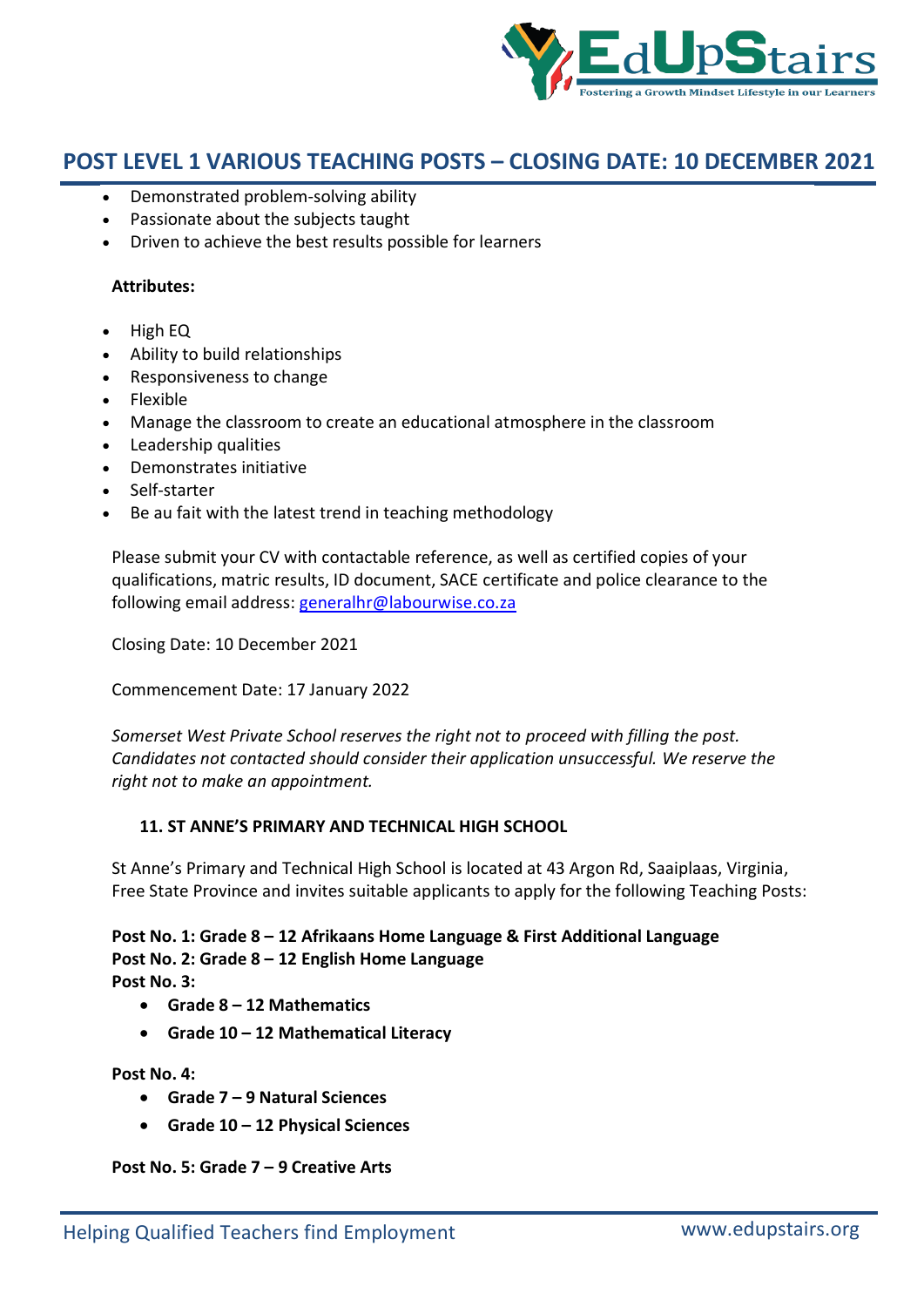

**Post No. 6: Grade 10 – 12 Life Sciences Post No. 7:** 

- **Grade 8 – 9 Social Sciences**
- **Grade 10 – 12 Geography**

### **Post No. 8:**

- **Grade 7 – 9 EMS**
- **Grade 10 – 12 Economics**
- **Grade 10 – 12 Business Studies**

**Post No. 9: Grade 7 – 9 Technology Post No. 10: Grade 1 – 3 Foundation Phase Educator Post No. 11: Grade 1 – 3 Foundation Phase Educator Post No. 12: Grade 1 – 3 Foundation Phase Educator Post No. 13: Grade 4 – 7 Afrikaans Home Language & First Additional Language Post No. 14: Grade 4 – 7 English Home Language Post No. 15: Grade 4 – 7 Mathematics Post No. 16: Grade 4 – 7 Social Sciences Post No. 17: Grade 4 – 6 Natural Science & Technology Post No. 18: Grade 4 – 7 Life Skills**

**Requirements for the post**

- Registered with SACE
- Police Clearance
- Certified copies of relevant qualifications
- $\bullet$  CV
- Certified copy of ID

Applications should be sent by email to: saintannespths@gmail.com **OR** hand delivered at school on this address: 43 Argon Rd, Saaiplaas, Virginia, Free State

Closing Date: 10 December 2021

Commencement Date: 10 January 2022

Enquiries: Principal 057 101 0342 *If you do not hear from the School one week after the closing date, kindly consider your application unsuccessful*

## **12. CARLSWALD HOUSE PREPARATORY SCHOOL**

Carlswald House Preparatory School is an established preparatory school in Carlswald, Midrand, Gauteng Province and seeks applications for the **Grade R Educator Position**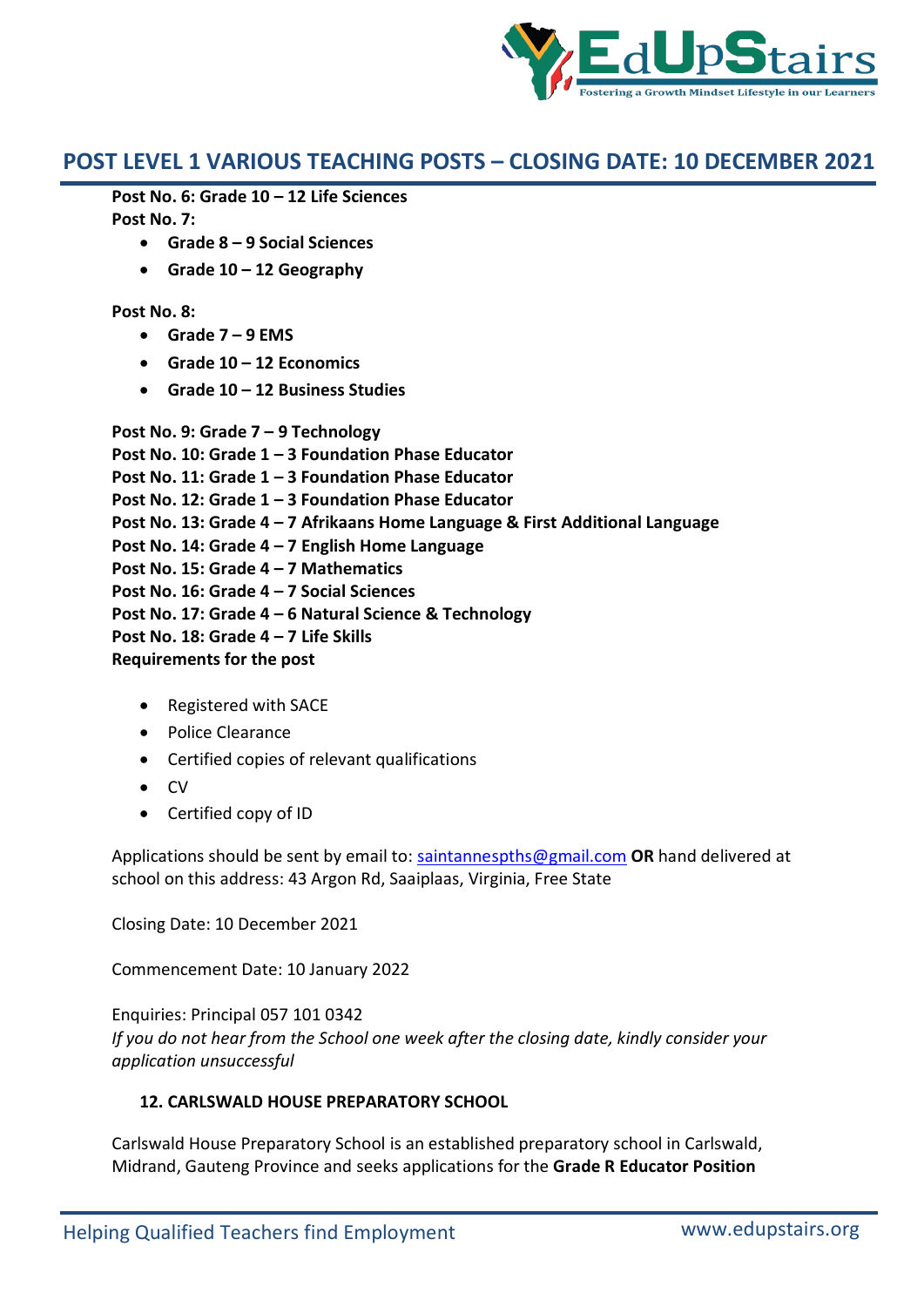

## **The applicant should:**

- Hold a relevant and applicable Teaching qualification.
- Proof of COVID vaccination required.
- Have at least 3 years of experience in teaching Grade R.
- Have a significant level of computer literacy.
- Have experience in working with an iPad in the classroom and integrating IT into teaching.
- Have the ability to develop and sustain new and progressive teaching ideas and work cooperatively with a team of teachers.
- Display a willingness and ability to coach sport.
- Have strong people skills and work effectively with management, staff, parents and children.
- Have a significant understanding of the 21st Century child.
- Proof of registration with the South African Council for Educators (SACE) and a criminal clearance certificate.
- The candidate must be a "go–getter" with a passion for children and sport.

Suitably qualified and experienced candidates should email their CV with a covering letter along with at least 2 contactable references to the Headmaster – Stewart Tagg on principal@carlswaldhouse.co.za Closing Date: 10 December 2021 Commencement Date: January 2022 *Carlswald House Preparatory School reserves the right not to interview all candidates.*

## **13. MELKBOSSTRAND PRIVATE SCHOOL**

Melkbosstrand Private School is a Christian school situated in the beautiful country side of Melkbosstrand, Cape Town, Western Cape Province and is looking to employ an innovative, dynamic and energetic professional individual to fill the Permanent **Grade 1 Dual Medium Class Educator Position**

## **Requirements for this position include:**

- Possess relevant teaching qualification: B. Ed or PGCE
- SACE registered and Police clearance certification are non-negotiables
- Fully Bi-lingual Afrikaans (A) & English  $(E)$  is an essential requirement
- Previous experience will be advantageous but newly qualified teachers are welcome to apply
- Be willing to adhere to and participate in the Christian Ethos of the school
- Experience and knowledge of the IEB curriculum will be advantageous.
- Ability to coach sport and extra curricular activities would be an advantage: rugby, cricket,

netball and / or tennis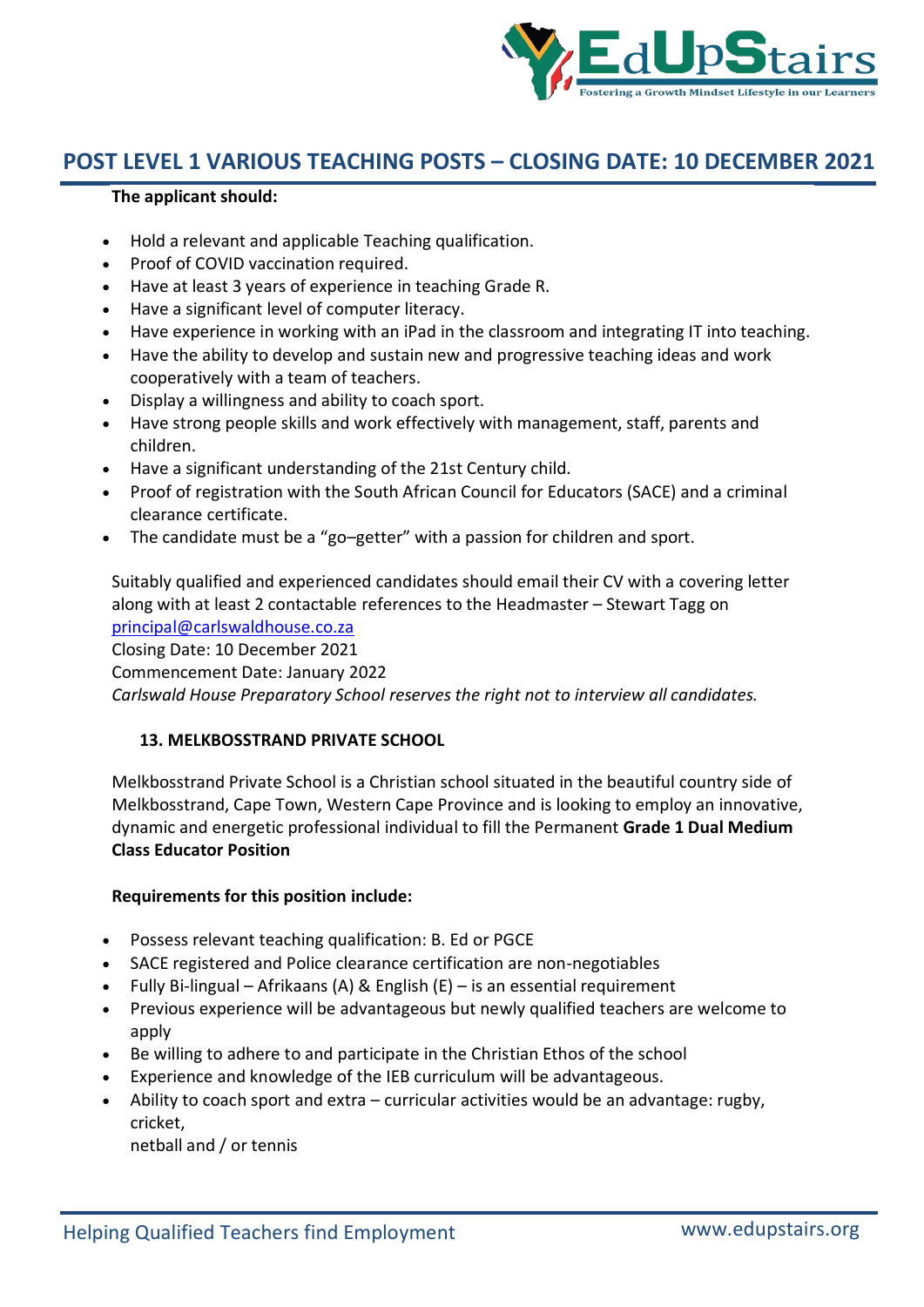

- Innovative and willing to develop own teaching skills through planned teacher training (Keller Education)
- Dynamic personality with a growth mind-set; commitment to embracing and sharing new ideas and pedagogies
- Passionate about teaching and learning
- Be confident to follow a Thematic Approach where subject integration is part of curriculum

enhancement

 Prepared to be part of a team that is constantly evolving through self-reflection, feedback and instructional coaching.

Suitable qualified and experienced candidates are invited to submit a letter of motivation, with the names and contact details of three contactable references and their abridged curriculum vitae to this email address: info@melkbosprivate.co.za

Only South African citizens or people with a valid work permit need apply.

Closing Date: 10 December 2021 @ 12h00

Interview Date: Week of 17 to 21 January 2022

## Commencement date: 4 April 2022

*The invitation for an interview and appointment of candidates is at the sole discretion of Melkbosstrand Private School. An application will not in itself entitle the applicant to an interview or appointment and failure to meet all the specified requirements of the advertised post will result in applicants automatically disqualifying themselves from consideration. Melkbosstrand Private School reserves the right not to make an appointment and factors such as the Employment Equity Policy will be considered .Only interviewed candidates will be advised of the outcome of the interview.*

## **14. BRYANSTON PARALLEL MEDIUM & PRE PRIMARY SCHOOL**

Bryanston Parallel Medium & Pre Primary is situated at Sloane St, Bryanston, Johannesburg, Gauteng Province and invites suitable applicants to apply for the **Grade 6 & 7 Afrikaans Home Language Educator Position** 

#### **Salary: R22 500**

## **Requirements for the Post:**

- LOLT: Afrikaans
- Necessary Qualification
- SACE Registered
- Fully Bilingual (English / Afrikaans)
- Comprehensive CV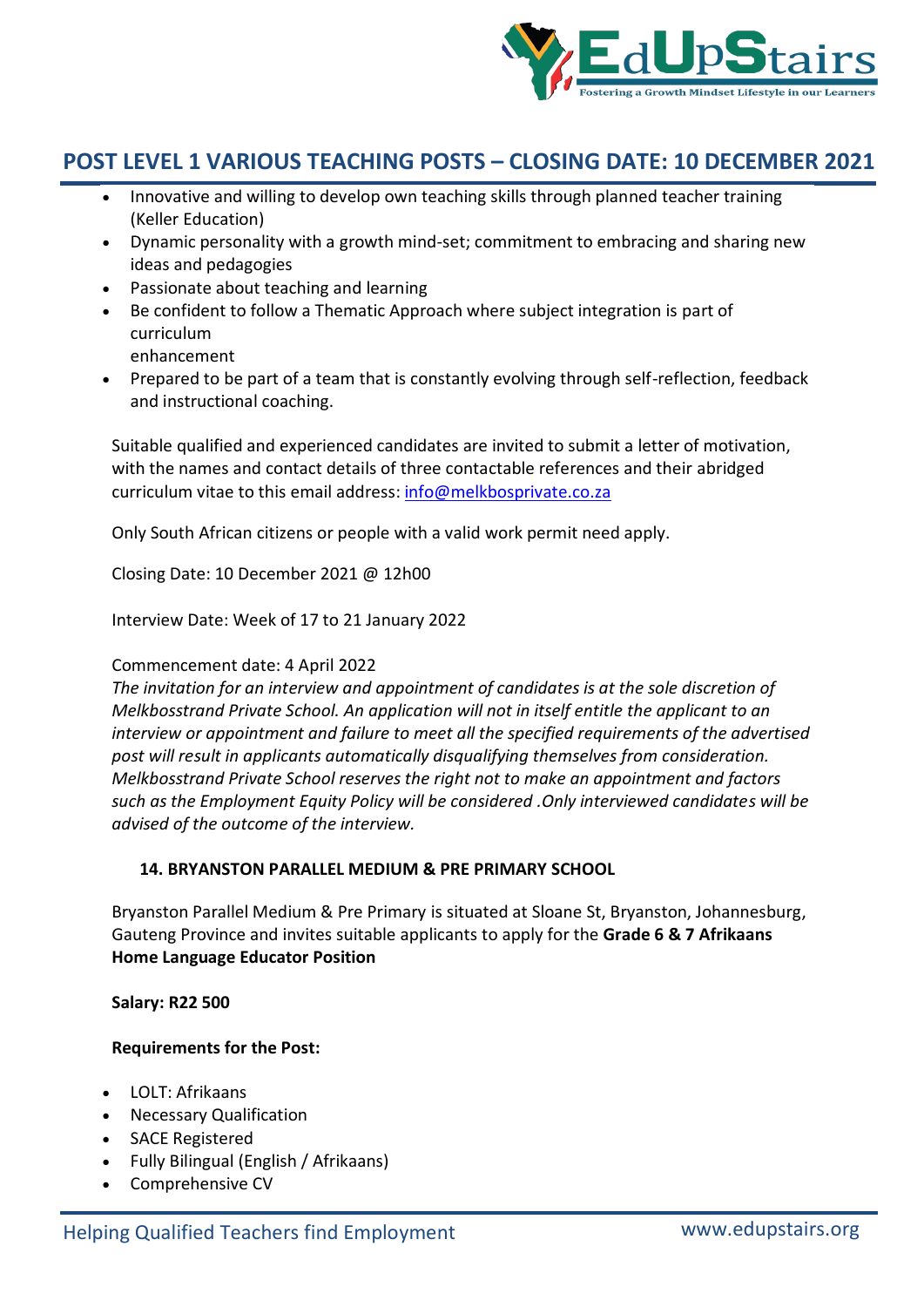

- Remedial / Intervention experience will be beneficial
- Extracurricular activity: All mainstream sports

Applications should be sent via email to: secretary@bpmp.co.za

Closing Date: 10 December 2021 Commencement Date: January 2022 Enquiries: Principal 011 706 1116

### **15. ACUDEO COLLEGE CRYSTAL PARK**

ACUDEO College Crystal Park is located in Crystal Park, Benoni, Gauteng Province and is looking to employ an innovative, dynamic and energetic professional individual to fill the **Intermediate Phase Afrikaans and EMS Educator Position**

### **Responsibilities:**

- Help students apply concepts through classroom instruction and presentations;
- Prepare lessons;
- Prepare exam papers;
- Manage the classroom;
- Stakeholder management;
- Work closely with school staff;
- Collaborate with other teachers;

#### **Requirements:**

- $\bullet$  Minimum 2 5 years teaching experience
- Knowledge of CAPS
- SACE registered
- Excellent communication skills (verbal and written)
- Computer literate
- Organising, facilitation and planning

### **Qualifications:**

- Minimum BEd in Education
- Experience in teaching Afrikaans and EMS

Applicants with relevant qualifications and experience must submit a motivation letter stating the subject they are applying for and a comprehensive CV with all supporting copies of qualifications.

#### **CLICK HERE TO APPLY**

Closing Date: 10 December 2021